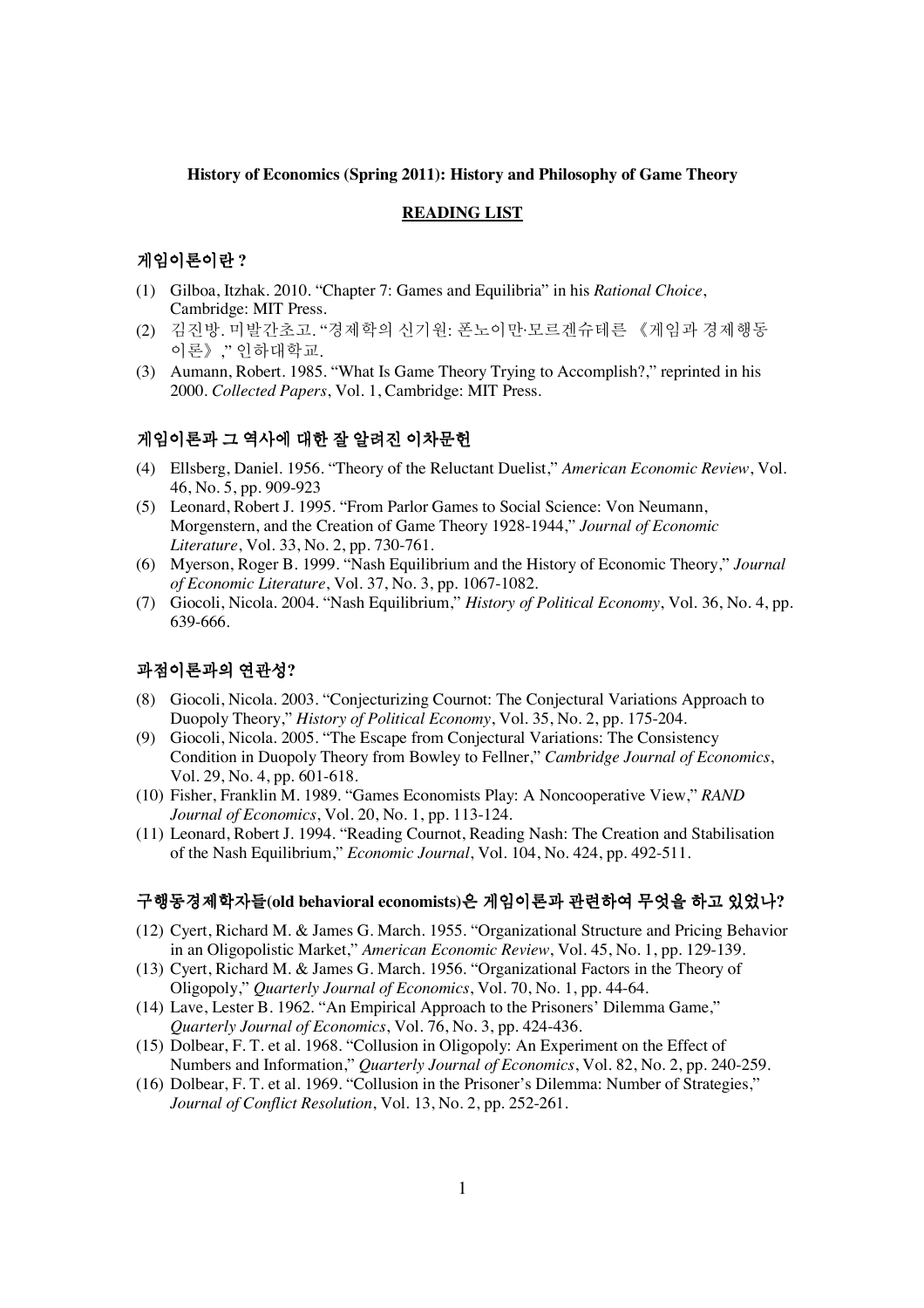#### 1970 년대 말, 1980 년대 초의 관점

(17) Schotter, Andrew & Gerhard Schwödiauer. 1980. "Economics and the Theory of Games: A Survey," *Journal of Economic Literature*, Vol. 18, No. 2, pp. 479-527.

## (마침내) 고전과의 조우

- (18) Nash, John F. 1950. "Equilibrium Points in n-Person Games," *PNAS*, Vol. 36, No. 1, pp. 48- 49.
- (19) Nash, John F. 1950. "The Bargaining Problem," *Econometrica*, Vol. 18, No. 2, pp. 155-162.
- (20) Nash, John F. 1951. "Non-Cooperative Games," *Annals of Mathematics*, (2nd series), Vol. 54, No. 2, pp. 286-295.
- (21) Nash, John F. 1953. "Two-Person Cooperative Games," *Econometrica*, Vol. 21, No. 1, pp. 128-140.
- (22) (Harsanyi 의 3 부작은 생략하고 대신) Harsanyi, John C. 1995. "Games with Incomplete Information," *American Economic Review*, Vol. 85, No. 3, pp. 291-303.
- (23) Selten, Reinhard. 1975. "Reexamination of the Perfectness Concept for Equilibrium Points in Extensive Games," *International Journal of Game Theory*, Vol. 4, No. 1, pp. 25-55.

### **Nash-Selten-Harsanyi trio 에 관하여**

- (24) Gul, Faruk. 1997. "A Nobel Prize for Game Theorists: The Contributions of Harsanyi, Nash and Selten," *Journal of Economic Perspectives*, Vol. 11, No. 3, pp. 159-174.
- (25) Royal Swedish Academy of Sciences. 1995. "The Nobel Memorial Prize in Economics 1994: Press Release from the Royal Swedish Academy of Sciences," *Scandinavian Journal of Economics*, Vol. 97, No. 1, pp. 1-7
- (26) Rubinstein, Ariel. 1995. "John Nash: The Master of Economic Modeling," *Scandinavian Journal of Economics*, Vol. 97, No. 1, pp. 9-13.
- (27) van Damme, Eric & Jörgen W. Weibull. 1995. "Equilibrium in Strategic Interaction: The Contributions of John C. Harsanyi, John F. Nash and Reinhard Selten," *Scandinavian Journal of Economics*, Vol. 97, No. 1, pp. 15-40.

## 행동경제학과 게임이론

- (28) Thaler, Richard H. 1988. "Anomalies: The Ultimatum Game," *Journal of Economic Perspectives*, Vol. 2, No. 4, pp. 195-206.
- (29) Camerer, Colin & Richard H. Thaler. 1995. "Anomalies: Ultimatums, Dictators and Manners," *Journal of Economic Perspectives*, Vol. 9, No. 2, pp. 209-219.
- (30)  $\pm \frac{1}{2}$ : Elizabeth Hoffman, Kevin McCabe & Vernon Smith vs. Colin Camerer & Richard H. Thaler (1995. "Correspondence," *Journal of Economic Perspectives*, Vol. 9, No. 4, pp. 236- 240.)
- (31) Camerer, Colin F. 1997. "Progress in Behavioral Game Theory," *Journal of Economic Perspectives*, Vol. 11, No. 4, pp. 167-188

## 진화게임이론

- (32) Mailath, George J. 1998. "Do People Play Nash Equilibrium? Lessons from Evolutionary Game Theory," *Journal of Economic Literature*, Vol. 36, No. 3, pp. 1347-1374.
- (33) Sugden, Robert. 2001. "The Evolutionary Turn in Game Theory," *Journal of Economic Methodology*, Vol. 8, No. 1, pp. 113-130.